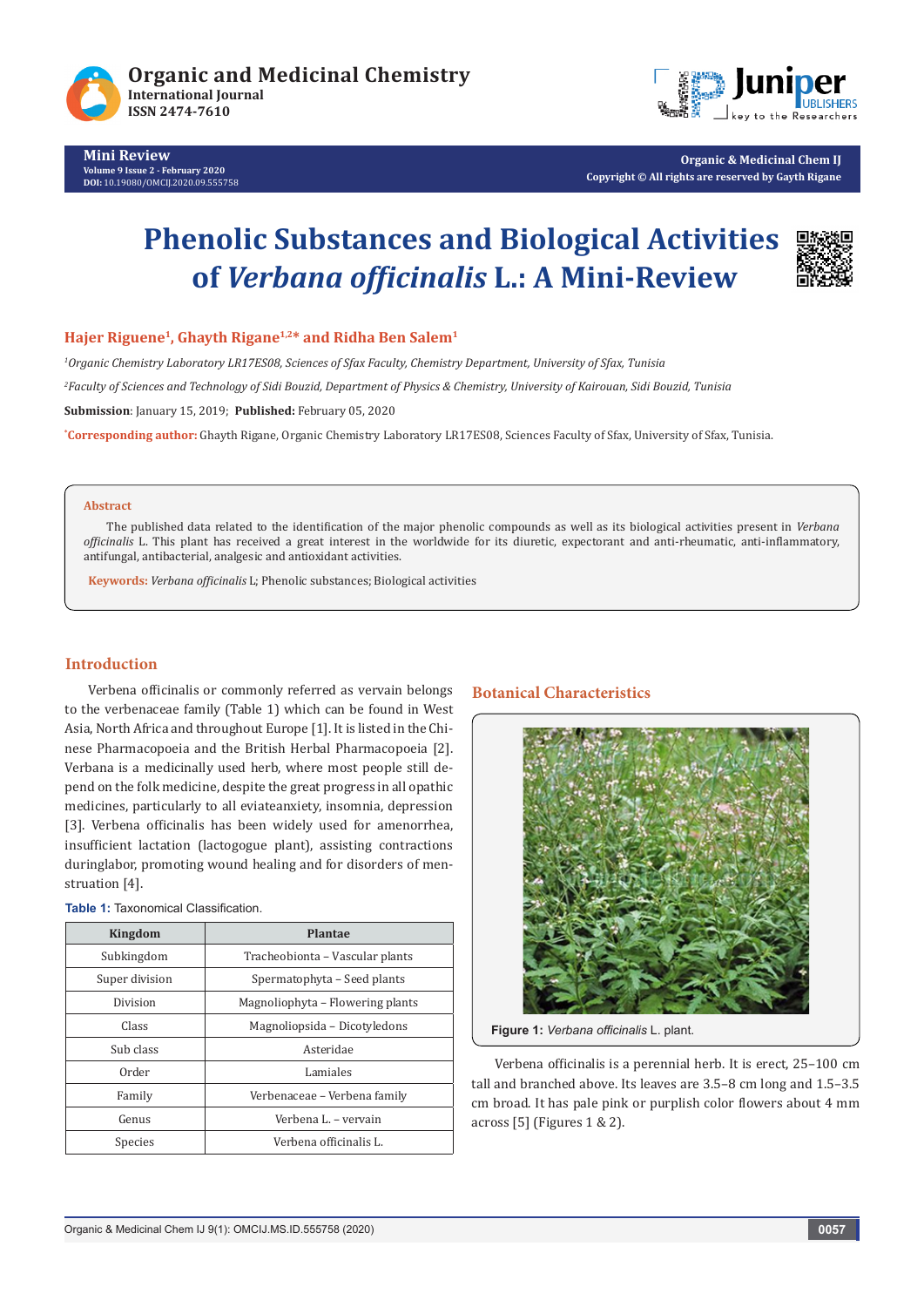

# **The Chemical Composition of** *Verbana officinalis*

**Table 2:** Phenolic compounds analysis techniques of *Verbana officinalis* L.

| <b>Phenolic Compounds</b><br><b>Analysis Techniques</b><br>of Verbana officinalis | <b>Conditions</b>                                                                                                                                                                                                                   | <b>Major component</b>                              | References |  |
|-----------------------------------------------------------------------------------|-------------------------------------------------------------------------------------------------------------------------------------------------------------------------------------------------------------------------------------|-----------------------------------------------------|------------|--|
|                                                                                   |                                                                                                                                                                                                                                     | Verbenalin                                          |            |  |
| LC-MS                                                                             | Gas temperature of 350°C, nitrogen flow rate of 10 L min <sup>-1</sup> , nebulizer pres-                                                                                                                                            | Hastatoside                                         | [6]        |  |
|                                                                                   | sure 30 psis, Quadrupole temperature 30°C, Capillary voltage 3500 V. The<br>applied fragmentors were in the range 80-180 V.                                                                                                         | Verbascoside                                        |            |  |
|                                                                                   |                                                                                                                                                                                                                                     | Isoverbascoside                                     |            |  |
|                                                                                   |                                                                                                                                                                                                                                     | Eukovoside or isomer                                |            |  |
|                                                                                   |                                                                                                                                                                                                                                     | Verbenalin                                          |            |  |
|                                                                                   | The compounds were detected either at 205 or 235 nm. Calibration data                                                                                                                                                               | Hastatoside                                         | $[10]$     |  |
| A micellar electroki-<br>netic capillary chroma-<br>tography: MECC                | confirmed linearity of the detector response within the concentration range                                                                                                                                                         | Verbascoside                                        |            |  |
|                                                                                   | injected (R2 from 0.997 to 0.999), and revealed detection limits ranging from<br>5.0 lg mL )1 (verbascoside) to 13.6 lg mL )1 (hastatoside). The five markers<br>were readily                                                       | Luteolin-7-0-β-D-diglucu-<br>ronide                 |            |  |
|                                                                                   |                                                                                                                                                                                                                                     | Apigenin-7-0-β-D-diglu-<br>curonide                 |            |  |
| LC-MS/MS                                                                          |                                                                                                                                                                                                                                     | Verbascoside                                        |            |  |
|                                                                                   | UPLC separation was achieved using a Waters Acquity BHE C18 Column (150)<br>3.9 mm i.d. 1.7 mm particle size maintained at 25°C), with a mobile phase                                                                               | Isoverbascoside                                     | [8]        |  |
|                                                                                   | flow rate of 0.4 mL/min. The mobile phase contained acetonitrile-ammonium<br>acetate 5 mmol/L (A) and water-ammonium acetate (B) in different propor-<br>tions. The elution system was: 0-5 min, 93-90% of B; 5-8 min, 90-80% of B; | campneoside II or b-hy-<br>droxyverbascoside        |            |  |
|                                                                                   | 8-13 min, 80% of B; 13-30 min, 80-40% of B and 30-40 min, 40% of B.                                                                                                                                                                 | isocampneoside II or b-hy-<br>droxy-isoverbascoside |            |  |
|                                                                                   |                                                                                                                                                                                                                                     | Verbenalin                                          |            |  |
| UHPLC-DAD                                                                         | Capillary energy, 3500 V; nebulizer gas, 34.8 psi; dry gas, 10.0 L/min at a                                                                                                                                                         | Luteolin 7-O-diglucuronide                          |            |  |
|                                                                                   | temperature of 280°C; scan range, m/z 100-1000 with a scan rate of 2 Hz;<br>quadrupole, ion energy 5 eV; low mass m/z 300.00; collision cell, collision                                                                             | Verbascoside                                        | $[9]$      |  |
|                                                                                   | energy 10 eV; transfer time, 60 µs; collision RF, 266.7Vpp; prepulsestorage,<br>10 μs; transfer, funnel 1 RF 250.0 Vpp, funnel 2 RF 300.0 Vpp, hexapole RF<br>454.8 Vpp.                                                            | Luteolin 7-O-diglucuronide                          |            |  |
|                                                                                   |                                                                                                                                                                                                                                     | Apigenina 7-O-diglucu-<br>ronide                    |            |  |

The main class of compounds of these plants were phenylpropanoids, being verbascoside the most abundant in all the preparations up to 97 % of the total phenylpropanoids. In addition, iridoids, has hastato side and verbenalin together with flavonoids, mono- and di-glucuronidic derivatives of luteolin and apigenin were found [6] (Table 2).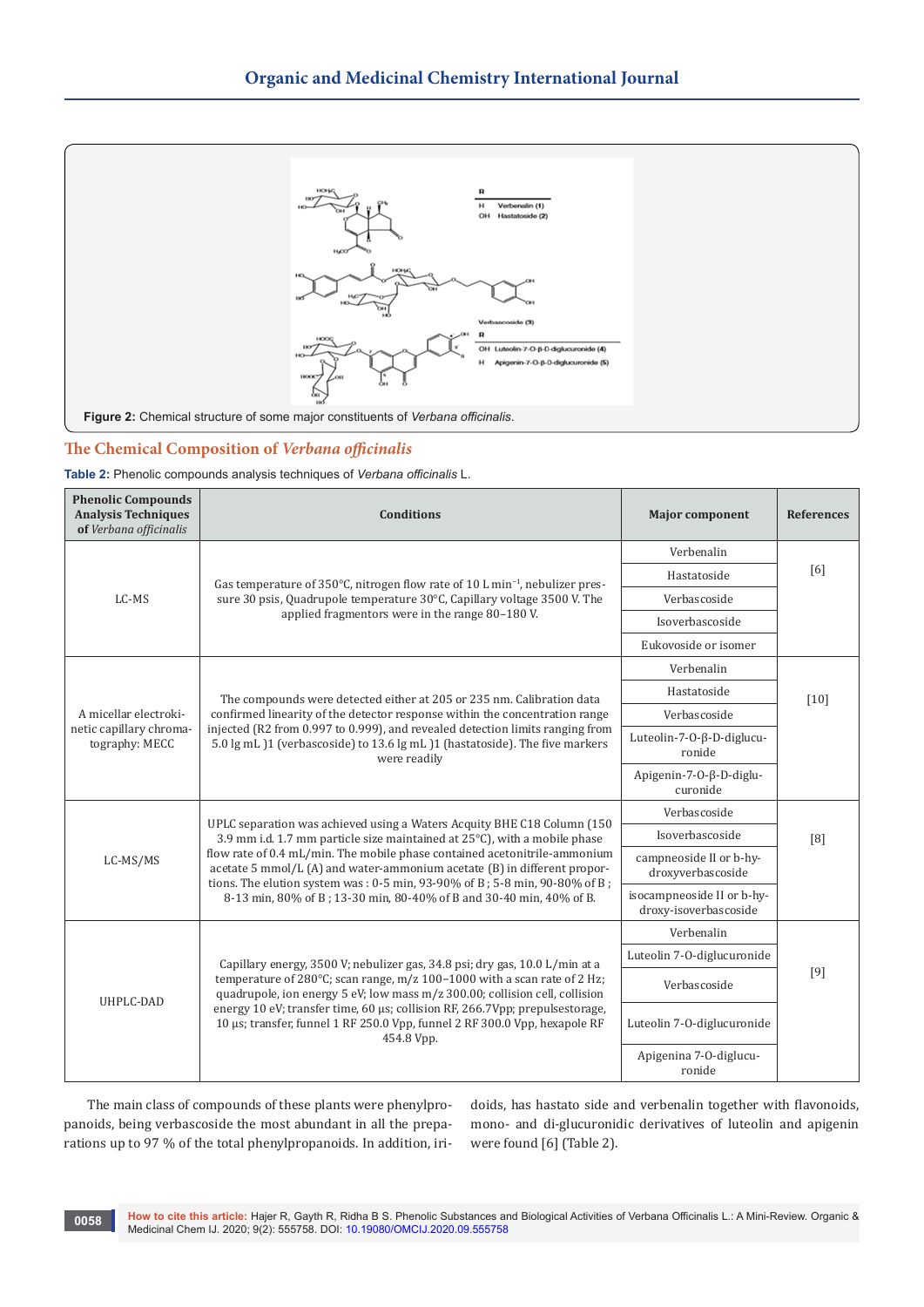Several analytical techniques were used in order to identify and quantify the phenolic composition of Verbena officinalis, these techniques included high-performance liquid chromatography-mass spectrometry (LC-MS) [6,7], high-performance liquid chromatography-mass spectrometry/mass spectrometry LC-MS/

MS [8], ultra-high performance liquid chromatography diode array detector UHPLC-DAD [9], Micellar electro kinetic chromatography MECC [10] and High-performance liquid chromatography with diode-array detection HPLC-DAD [7] (Table 3).

**Table 3:** Screening of important essential oil isolated from *Verbana officinalis* L.

| S.No             | Name of compounds                              | <b>Types</b>      | Article                                                                                                                                                                                                                                                                                               |
|------------------|------------------------------------------------|-------------------|-------------------------------------------------------------------------------------------------------------------------------------------------------------------------------------------------------------------------------------------------------------------------------------------------------|
| $\mathbf{1}$     | Hastatoside                                    | Iridoid glucoside | $[9]$                                                                                                                                                                                                                                                                                                 |
| $\overline{c}$   | Verbenalin                                     | Iridoid glucoside | $[9]$                                                                                                                                                                                                                                                                                                 |
| 3                | Luteolin 7-O-diglucuronide                     | Flavonoid         | $[9]$                                                                                                                                                                                                                                                                                                 |
| $\overline{4}$   | Pedalitin 6-O-(2-O-feruloyl) -diglucuronide    | Flavonoid         | $[7]$                                                                                                                                                                                                                                                                                                 |
| 5                | Scutellarein 7-0-(2-0-feruloyl) -diglucuronide | Flavonoid         | $[7] \centering% \includegraphics[width=1.0\textwidth]{images/TrDiC-Architecture.png} \caption{The 3D (top) and the 4D (bottom) of the 3D (bottom) and the 4D (bottom) of the 3D (bottom) and the 4D (bottom) of the 3D (bottom) and the 4D (bottom) of the 3D (bottom).} \label{TrDiC-Architecture}$ |
| 6                | Pedalitin 6-O-diglucuronide                    | Flavonoid         | $[7]$                                                                                                                                                                                                                                                                                                 |
| $\boldsymbol{7}$ | Apigenin 7-O-diglucuronide                     | Flavonoid         |                                                                                                                                                                                                                                                                                                       |
| $\, 8$           | Aucubin                                        | Iridoid           | $[7]$                                                                                                                                                                                                                                                                                                 |
| 9                | Scutellarein 7-O-diglucuronide                 | Flavonoid         | $[7]$                                                                                                                                                                                                                                                                                                 |
| 10               | 1,5-O-dicaffeoylquinic acid                    | Phenolic acid     | $[7] \centering% \includegraphics[width=1.0\textwidth]{images/TrDiC-Architecture.png} \caption{The 3D (top) and the 4D (bottom) of the 3D (bottom) and the 4D (bottom) of the 3D (bottom) and the 4D (bottom) of the 3D (bottom) and the 4D (bottom) of the 3D (bottom).} \label{TrDiC-Architecture}$ |
| 11               | 4,5-O-dicaffeoylquinic acid                    | Phenolic acid     | $[7]$                                                                                                                                                                                                                                                                                                 |
| 12               | Luteolin 7-O-glucuronide                       | Flavonoid         | $[7]$                                                                                                                                                                                                                                                                                                 |
| 13               | Scutellarein 7-0-glucuronide                   | Flavonoid         | $[7]$                                                                                                                                                                                                                                                                                                 |
| 14               | Luteolin 7-O-glucoside                         | Flavonoid         | $[7]$                                                                                                                                                                                                                                                                                                 |
| 15               | Pedalitin 6-O-galactoside                      | Flavonoid         | $[7]$                                                                                                                                                                                                                                                                                                 |
| 16               | Pedalitin 6-O-glucoside                        | Flavonoid         | $[7]$                                                                                                                                                                                                                                                                                                 |
| 17               | Apigenin 7-O-galactoside                       | Flavonoid         | $[7]$                                                                                                                                                                                                                                                                                                 |
| 18               | Apigenin 7-O-glucoside                         | Flavonoid         | $[7]$                                                                                                                                                                                                                                                                                                 |
| 19               | Scutellarein 7-O-glucoside                     | Flavonoid         | $[7]$                                                                                                                                                                                                                                                                                                 |
| 20               | Verbascoside                                   | Phenolic acid     | $[9]$                                                                                                                                                                                                                                                                                                 |
| 21               | Isoverbascoside                                | Phenolic acid     | [8]                                                                                                                                                                                                                                                                                                   |
| 22               | Apigenin                                       | Flavonoid         | $[7]$                                                                                                                                                                                                                                                                                                 |
| 23               | Campneoside II                                 | Phenylethanoid    |                                                                                                                                                                                                                                                                                                       |
| 24               | Isocampnenoide II                              | Phenylethanoid    |                                                                                                                                                                                                                                                                                                       |
| 25               | 4"'-acetyl-O-isoverbascoside                   | Phenylethanoid    |                                                                                                                                                                                                                                                                                                       |
| 26               | 2",4"-diacetyl-O-verbascoside                  | Phenylethanoid    |                                                                                                                                                                                                                                                                                                       |
| 27               | 3‴,4‴-diacetyl-O-isoverbascoside               | Phenylethanoid    |                                                                                                                                                                                                                                                                                                       |
| 28               | 4‴,6″-diacetyl-O-betonyoside A                 | Phenylethanoid    | $[8]$                                                                                                                                                                                                                                                                                                 |
| 29               | 3‴,4‴-diacetyl-O-betonyoside A                 | Phenylethanoid    | $[8]$                                                                                                                                                                                                                                                                                                 |
| 30               | Betonyoside A                                  | Phenylethanoid    |                                                                                                                                                                                                                                                                                                       |
| 31               | 6"-acetyl-O-isoverbascoside                    | Phenylethanoid    | $[8] % \includegraphics[width=0.9\columnwidth]{figures/fig_0a.pdf} \caption{Schematic plot of the top of the top of the top of the top of the top of the right.} \label{fig:1} %$                                                                                                                     |
| 32               | 4"'-O-acetyl-O-isoverbascoside                 | Phenylethanoid    | $[8]$                                                                                                                                                                                                                                                                                                 |

## **The Biological Activities of** *Verbana officinalis*

The famous properties of vervain herb are sedative, antispasmodic and diaphoretic [11]. Verbena officinalis L. has been traditionally used as nervine tonic, antidepressant, and anticonvulsant; prescribed in liver and gall bladder complaints (spasm of the bladder and strangury), nervous and menstrual disorders; also, for bronchitis, asthma and febrile affections [12].

In addition to that, *Verbana officinalis* can be utilized to treat enteritis, acute dysentery, depression and amenorrhea [13]. The scavenging activity against DPPH (1,1diphenil-2-picrylhydrazyl) radical and the antifungal effect against chloroform, ethylacetate and 50% methanolic extracts of Verbena officinalis leaves were investigated. The activity of different fractions of 50% methanolic extract and some isolated compounds were also investigated. The